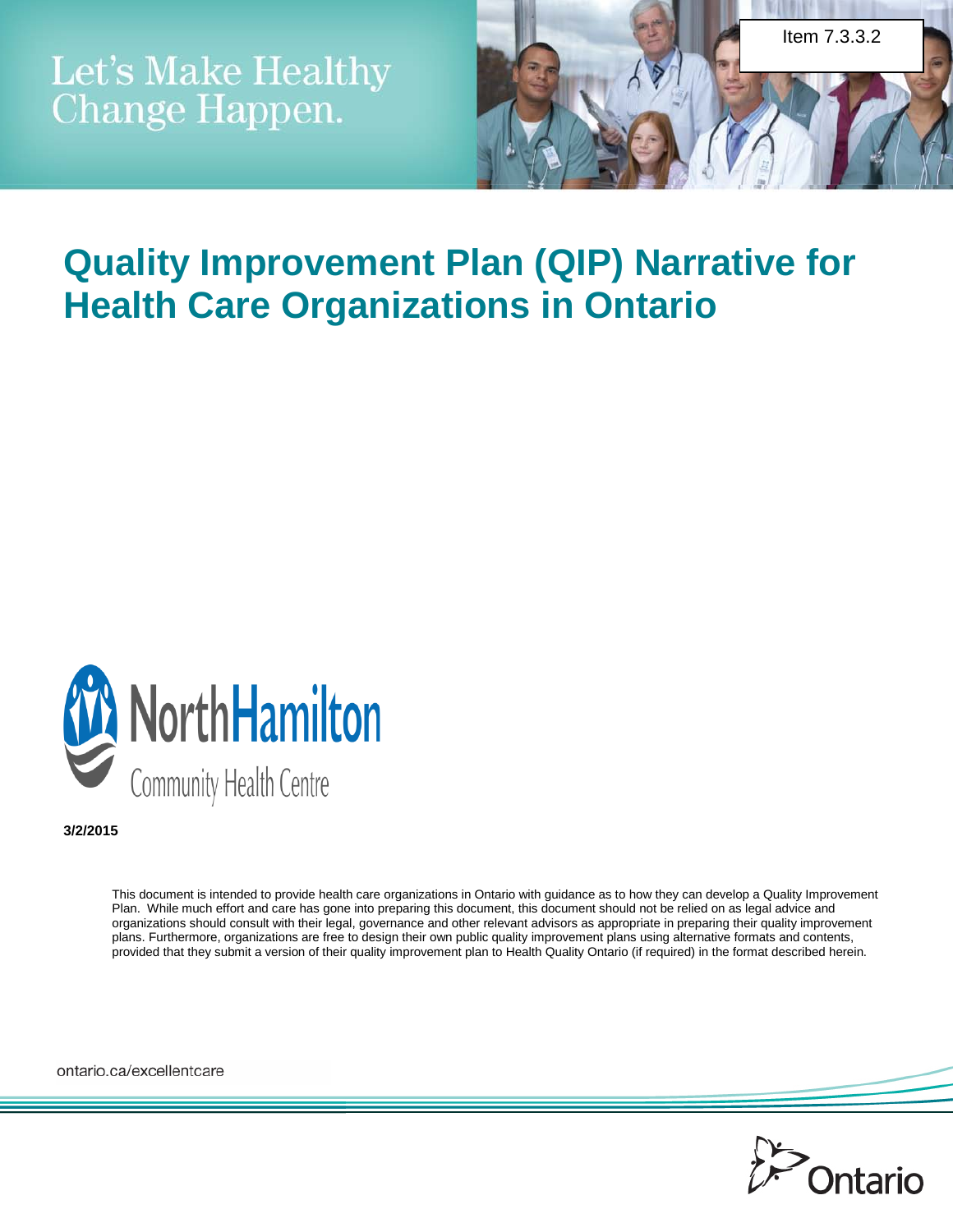#### **Click here to enter text.Overview**

North Hamilton Community Health Centre (NHCHC) is committed to providing excellent, community-focused, comprehensive primary care services combined with a wide range of health promotion and community development services. We strive to meet the needs of our community and clients through compassionate care and innovative practices. Our vision of "No Obstacles to Health" engages staff at all levels to ensure that we meet the needs of our underserviced community. In keeping with the mandate of CHC's across the province, the Health Centre, through its services and programs, seeks to address the broad social determinants of health including income, education, equity, community, environment and employment.

Leveraging the Health Centre's value of Accountability, NHCHC is committed to quality as a fundamental strategy and enabler to achieve our goals. The Health Centre's Quality Improvement Plan (QIP) is one component in our overall planning and quality process. The QIP goals for 2015/16 derive from our strategic directions:

o Advocate, Engage and Participate within our Communities;

o Be a Strategic Leader in an Evolving Health Care System;

o Ensure We Have Sustainable and Diversified Resources to Enable Flexibility and Responsiveness to Needs and Opportunities;

o Become the Employer of Choice for Staff who are Flexible, Competent and Client-focused;

o Provide Services that are Enabling; Integrate and Validate Quality at Every Level; and

o Be Accountable Stewards for our Resources; Demonstrate Excellence in Environmental Practices.

The QIP is integrated with our strategic plan, our Governance Balanced Scorecard, our Multi-Sector Accountability Agreement, and the Canadian Centre for Accreditation standards.

## **Integration & Continuity of Care**

As a primary health care provider, NHCHC has a role in ensuring smooth transitions as clients proceed on their health care journey. By focusing on improving our ability to coordinate services and connect with partners in a timely manner will help ensure continuity of care and reduction of care fragmentation. Our ongoing participation in the 3 Hamilton Health Links allows us to represent the vulnerable client populations that we serve as well as be involved in the development and implementation of change initiatives to help improve the client experience of health care service utilization. Our strong relationships with partner agencies across different sectors – hospitals, CCAC and community agencies will enable us to make the necessary connections to help clients access high quality care and reach positive health outcomes.

## **Challenges, Risks & Mitigation Strategies**

North Hamilton Community Health Centre recognizes that change may present risks and challenges related to our strategies for continuous improvement. These can include financial constraints or the evolution of our partnerships with the community and/or our patients. Fundamentally, community health centres are accountable to function within their budgets and to collaborate with multiple partners. To mitigate these risks, NHCHC has committed resources to the achievement of our priority goals, and continues to work collaboratively with LHIN partners to address complex system issues that extend far beyond the doors of NHCHC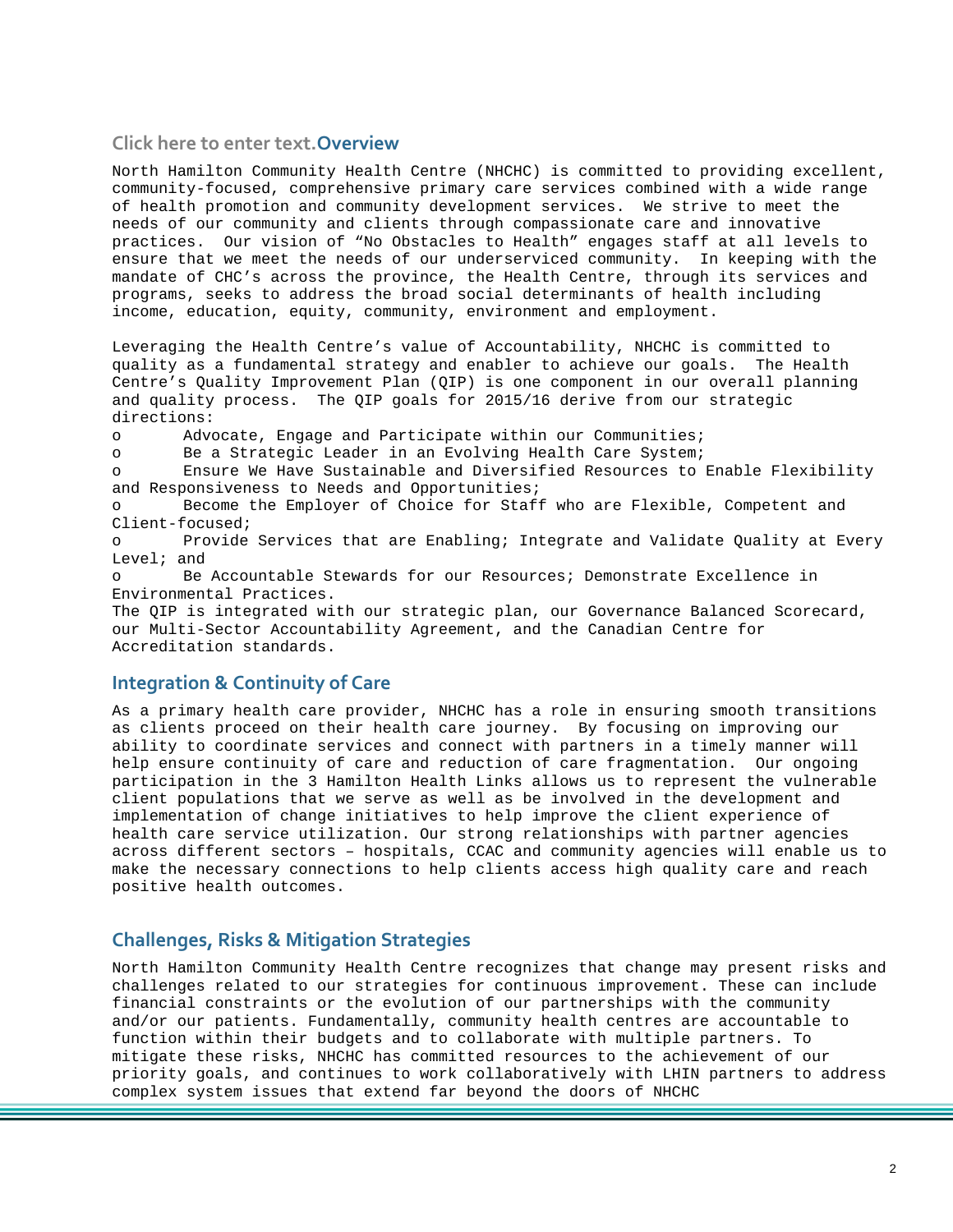Additionally NHCHC recognizes that in order to be successful in our efforts we must support our staff in their quality improvement efforts. We have demonstrated a strong and sound commitment to safety and quality in our organization and have invested in education and training so staff have the necessary tools and knowledge to support quality improvement projects. In relation to the priority initiatives, each will have leadership sponsorship, and focused resources to support quality improvement initiatives and for ongoing monitoring of progress at all levels of the organization.

### **Information Management Systems**

The Ontario health care sector increasingly relies on information to guide policy making, program design, management, evaluation, and service provision decisions. The Health Centre has implemented a fully Electronic Health Records System that allows all disciplines access to client information, increasing the efficiency and effectiveness of client care. The Health Centre informs and utilizes the Integrated Decision Support (IDS) Data Warehouse and Business Intelligence Solution which allows us to make evidence based planning and operational decisions using our data, as well as hospital and CCAC data. NHCHC health care providers also have access to Clinical Connect which provides real-time access to client's electronic medical information (hospital, CCAC, Oncology Centres) to help bridge the gap between disparate information systems spanning a wide geographical area and multiple health care facilities.

## **Engagement of Clinical Staff & Broader Leadership**

The QIP is one of many quality initiatives that we use in an effort to achieve continuous quality improvement at all levels of the organization. Every year we receive feedback from our clients, volunteers & staff through engagement surveys. The Board of Directors participates in ongoing education throughout the year consisting of environmental scans, education panels, as well as Board strategic thinking days looking at "Wicked Questions". This information as well as analysis of critical incidents, complaints and health and safety reports which is used to help us determine our priorities for the upcoming year. The Health Centre continues to review the patient roster to understand if there are opportunities to re-situate some of our clients who may not be at high risk due to some of our historical interventions. We continue to partner with the local Family Health Team to provide "warm hand-offs" to enable new room on our patient roster for those most at risk. We continue to work with the Children's Aid Society of Hamilton to providing primary care services to their Hamilton clients who require access to primary care services due to the closure of their medical clinic.

#### **Patient/Resident/Client Engagement**

We know from research that when people are engaged in their health care, their quality of care and experience of their care is improved. Our staff want to ensure that we are meeting our clients' important needs. Our health care providers want to work "with" our clients and their families instead of just "doing" things to them or for them.

Every year North Hamilton Community Health Centre provides clients an opportunity to give us feedback by way of a survey. Each year we usually hear from over 100 clients from across the entire Health Centre to let us know about their experience of our services. They are able to give us feedback regarding their satisfaction with the services, our accessibility, where we could make improvements and what else they would like us to do.

We also hold community engagement events throughout the year where we are able to reach out to our clients and ask them for feedback about the Health Centre, what's going on in the community and what we can do as a partner agency to assist the